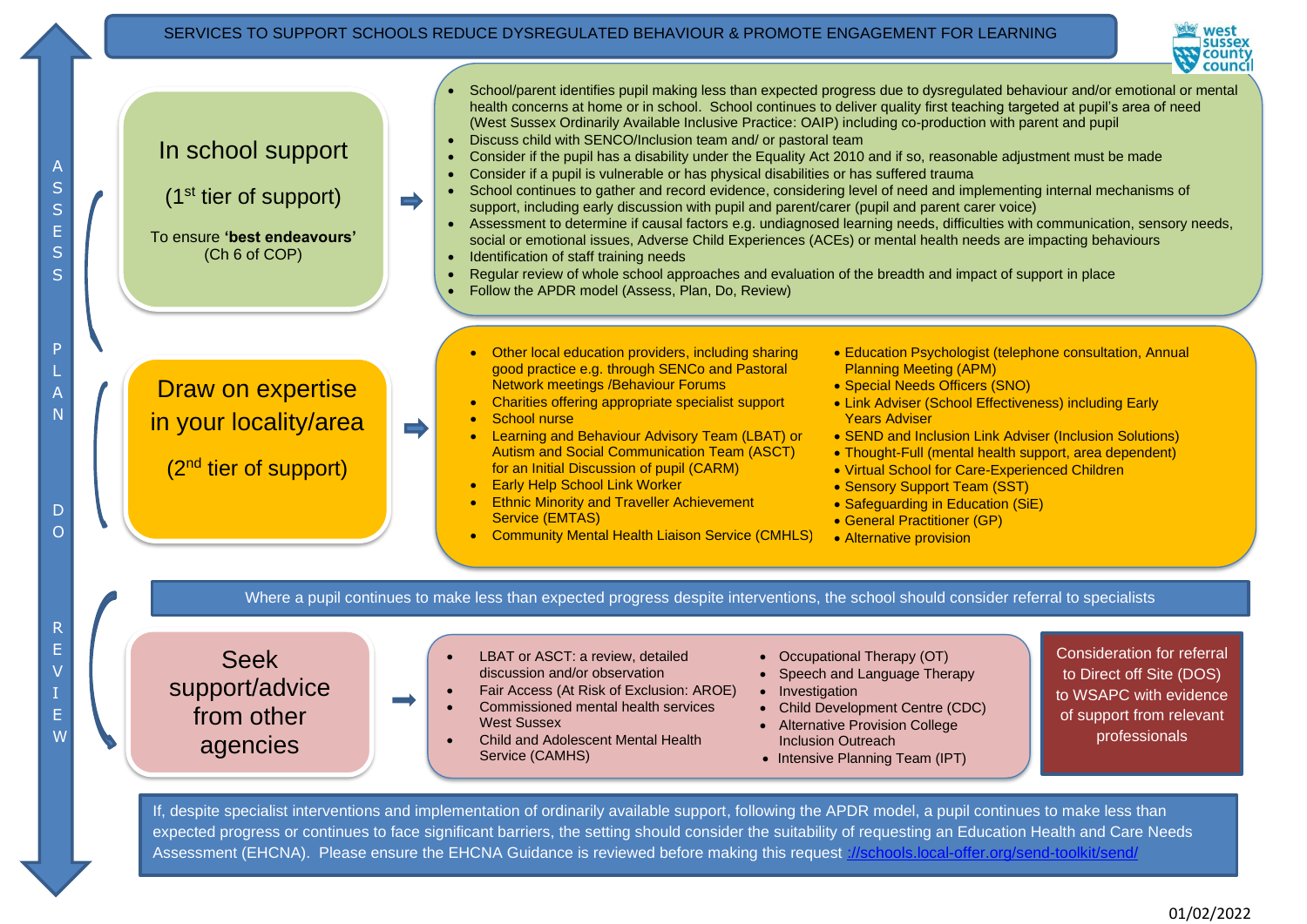|                                                       | <b>Team/Information</b>                                                    | <b>Content</b>                                                                                                                                                                                                                       | <b>Contact Details / Further information</b>                                            |
|-------------------------------------------------------|----------------------------------------------------------------------------|--------------------------------------------------------------------------------------------------------------------------------------------------------------------------------------------------------------------------------------|-----------------------------------------------------------------------------------------|
| Whole school support and<br>general guidance          | <b>Fair Access Team</b>                                                    | Advice re exclusion/ suspension process from school, managing the admission of unplaced<br>children who meet the Fair Access Protocol criteria and the commissioning of support by WSAPC                                             | fairaccess@westsussex.gov.uk<br>Fair Access Team   Tools for schools                    |
|                                                       | <b>SEND and Inclusion Link Advisers</b>                                    | Strategic advice and support for SEND including SENCO leadership forums, SEND and Inclusion<br>Reviews, training and SEND Inclusion Solutions (telephone conversations)                                                              | <b>SEND and Inclusion Link Advisers   Tools for</b><br>schools                          |
|                                                       | <b>Educational Psychology Service</b><br>(EPS)                             | Advice for whole school issues and/or individual pupils at Annual Planning Meetings and<br>telephone consultations (frequent opportunities for schools to access consultation and advice)                                            | <b>Educational Psychology Service   West Sussex</b><br><b>Services for Schools</b>      |
|                                                       | WSCC Local Offer including Tools for<br>Schools (T4Schools)                | Website for Schools with Information including OAIP, Inclusion Framework, SEND Toolkit                                                                                                                                               | <b>West Sussex Local Offer</b><br><b>Tools for schools</b>                              |
|                                                       | SEN Code of Practice: 0-25 years                                           | Guidance document on special education needs and disability (SEND) system for children and<br>young people aged 0 to 25                                                                                                              | SEND code of practice: 0 to 25 years - GOV.UK                                           |
|                                                       | <b>Emotionally Based School Avoidance</b>                                  | Guidance produced by WS EPS on supporting EBSA                                                                                                                                                                                       | <b>EBSA Toolkit and Appendices</b>                                                      |
|                                                       | investigation                                                              | works with Schools and families to ensure children and young people have access to their<br>entitlement to a suitable education                                                                                                      | <b>Pupil Entitlement: Investigation   West Sussex Local</b><br><b>Offer</b>             |
| Pupil specific advice - first tier of outside support | <b>Learning and Behaviour Advisory</b><br>Team (LBAT)                      | Advice to schools on learning and SEMH, including dyslexia, dyscalculia, attachment, trauma,<br>ADHD, EBSA, Down Syndrome (no diagnosis needed to access support for any area of need)                                               | SchoolsABC@westsussex.gov.uk<br><b>LBAT</b>                                             |
|                                                       | <b>Autism and Social Communications</b><br>Team (ASCT)                     | Advice to schools on Social Communication, sensory processing and Autism (no diagnosis<br>needed)                                                                                                                                    | SchoolsABC@westsussex.gov.uk<br><b>ASCT</b>                                             |
|                                                       | Early Help (EH)                                                            | Support for the family if the child's needs are not being met by routine or 'universal' services and/or<br>they do not meet thresholds for statutory interventions                                                                   | Early help - West Sussex County Council                                                 |
|                                                       | Safeguarding in Education (SIE)                                            | Works with all educational settings to support and challenge safeguarding practice and provision                                                                                                                                     | Safeguarding.Education@westsussex.gov.uk<br>Safeguarding in Education Homepage          |
|                                                       | Thought-Full (area dependent)                                              | Advice and support to schools for mild to moderate mental health issues (only available in certain<br>areas - see website for latest information)                                                                                    | MHST@westsussex.gov.uk<br>https://yourvoice.westsussex.gov.uk/mhst                      |
|                                                       | <b>Community Mental Health Liaison</b><br>Service (CMHLS)                  | Provides an early intervention and prevention service for professionals are concerned about<br>a young person's mental health and wellbeing (under the age of 18)                                                                    | <b>West Sussex Community Mental Health Liaison</b><br>Service (CMHL)                    |
|                                                       | <b>Virtual School</b>                                                      | Advice and information to support care-experienced children.                                                                                                                                                                         | https://schools.westsussex.gov.uk/Services/3422                                         |
|                                                       | <b>SENSORY SUPPORT TEAM (SST)</b>                                          | Support and promote the inclusion of children with sensory needs in a range of settings. Hearing<br>Impairment (HI), Visual Impairment (VI), Multi-Sensory Impairment (MSI),<br>Physical disability (from Summer 2022)               | <b>Sensory Support Team (SST)   Tools for schools</b>                                   |
|                                                       | <b>Ethnic Minority and Traveller</b><br><b>Achievement Support (EMTAS)</b> | Advice, training and guidance to schools and families around pupils from minority ethnic<br>backgrounds, particularly those with English as an Additional Language (EAL) and those from<br>Gypsy, Roma & Traveller backgrounds (GRT) | <b>Ethnic Minority and Traveller Achievement Service</b><br>(EMTAS)   Tools for schools |
|                                                       | <b>Special Education Needs Assessment</b><br>Team (SENAT)                  | Responsible for children with SEND who have an EHCP or are requesting an EHCNA                                                                                                                                                       | <b>Special Educational Needs Assessment Team</b><br>(SENAT)   Tools for schools         |
|                                                       | <b>NHS Child and Adolescent Mental</b><br>Health Service (CAMHS)           | Provides NHS services and support to CYP and families who are experiencing difficulties with their<br>emotional, psychological and mental health                                                                                     | <b>CAMHS</b>                                                                            |
|                                                       | Integrated Front Door (IFD) (formerly<br>MASH)                             | A single and consistent point of access to advice, guidance and decision-making about the right<br>level of help needed to keep each child safe or achieve change (safeguarding)                                                     | <b>IFD</b>                                                                              |
|                                                       | <b>Intensive Planning Team</b>                                             | Multidisciplinary approach, supporting children and families where placement is at risk of<br>breakdown                                                                                                                              | <b>Intensive Planning Team</b>                                                          |
|                                                       | <b>WSAPC</b>                                                               | Inclusion, Directed off Site (DoS)                                                                                                                                                                                                   | <b>West Sussex APC</b>                                                                  |
|                                                       | <b>SENDIAS: Information and Advice</b><br>Service                          | <b>Advice for Parents</b>                                                                                                                                                                                                            | <b>West Sussex SENDIAS Service</b>                                                      |